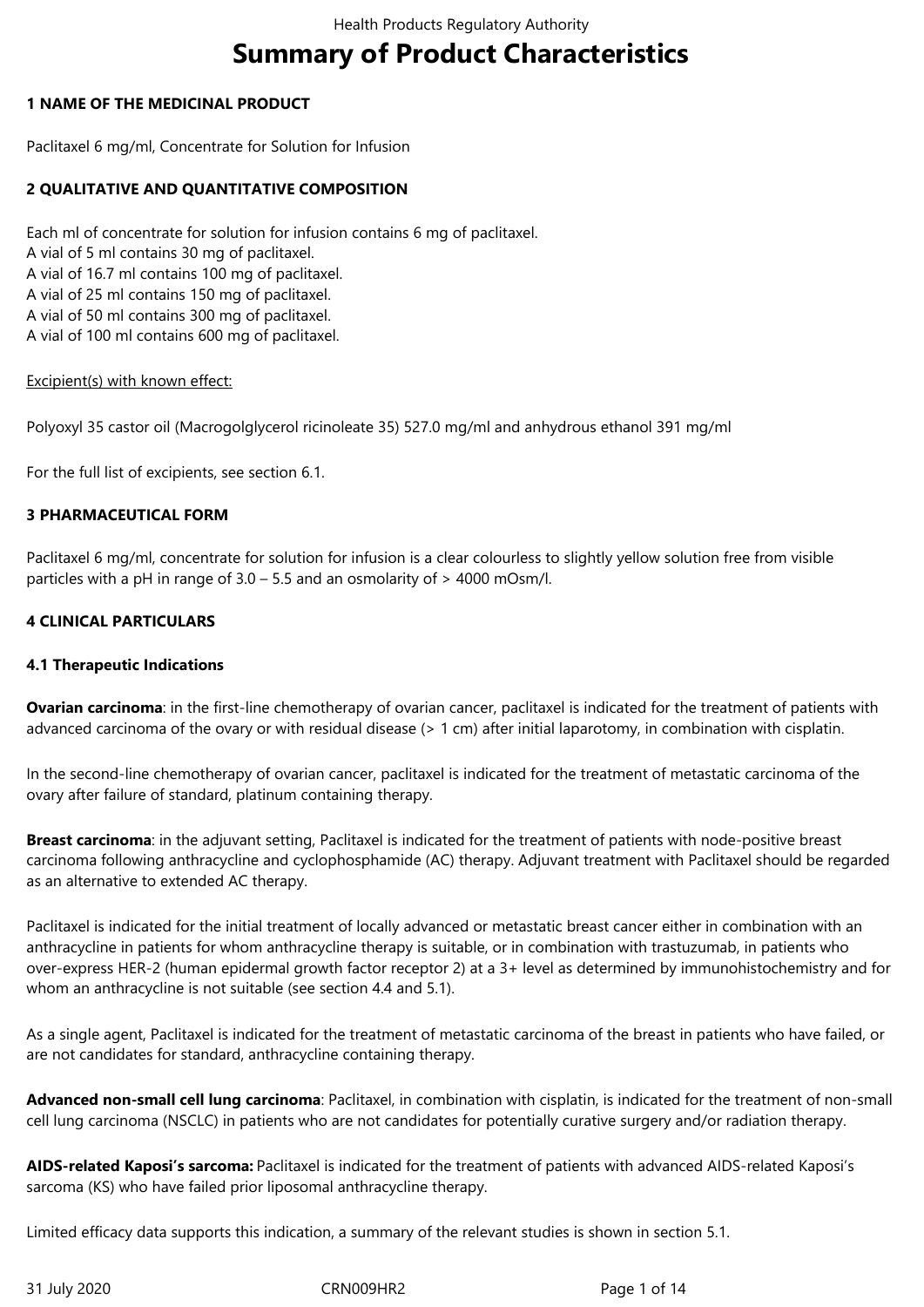# **4.2 Posology and method of administration**

## Posology

Paclitaxel should only be administered under the supervision of a qualified oncologist in units specialised in the administration of cytotoxic agents (see section 6.6).

All patients must be premedicated with corticosteroids, antihistamines, and  $H_2$  antagonists prior to Paclitaxel 6 mg/ml, concentrate for solution for infusion, e.g.

| <b>Medicinal product</b> | <b>Dose</b> | <b>Administration prior to Paclitaxel</b>                                                              |
|--------------------------|-------------|--------------------------------------------------------------------------------------------------------|
| dexamethasone            |             | 20 mg oral* or IV   For oral administration: approximately 12 and 6 hours or for IV administration: 30 |
|                          |             | to 60 min                                                                                              |
| diphenhydramine**        | 50 mg IV    | 30 to 60 min                                                                                           |
| cimetidine or ranitidine | 300 mg IV   | 30 to 60 min                                                                                           |
|                          | 50 mg IV    |                                                                                                        |

\*8–20 mg for KS patients

\*\* or an equivalent antihistamine e.g. chlorpheniramine

**First-line chemotherapy of ovarian carcinoma:** although other dosage regimens are under investigation, a combination regimen of paclitaxel and cisplatin is recommended. According to duration of infusion, two doses of paclitaxel are recommended: paclitaxel 175 mg/m<sup>2</sup> administered intravenously over 3 hours, followed by cisplatin at a dose of 75 mg/m<sup>2</sup> every three weeks or paclitaxel 135 mg/m<sup>2</sup>, in a 24-hour infusion, followed by cisplatin 75 mg/m<sup>2</sup>, with a 3 week interval between courses (see section 5.1).

**Second-line chemotherapy of ovarian carcinoma:** the recommended dose of paclitaxel is 175 mg/m² administered over a period of 3 hours, with a 3 week interval between courses.

Adjuvant chemotherapy in breast carcinoma: the recommended dose of paclitaxel is 175 mg/m<sup>2</sup> administered over a period of 3 hours every 3 weeks for four courses, following AC therapy.

**First-line chemotherapy of breast carcinoma:** when used in combination with doxorubicin (50 mg/m²), paclitaxel should be administered 24 hours after doxorubicin. The recommended dose of paclitaxel is 220 mg/m<sup>2</sup> administered intravenously over a period of 3 hours, with a 3-week interval between courses (see section 4.5 and 5.1). When used in combination with trastuzumab, the recommended dose of paclitaxel is 175 mg/m<sup>2</sup> administered intravenously over a period of 3 hours, with a 3-week interval between courses (see section 5.1). Paclitaxel infusion may be started the day following the first dose of trastuzumab or immediately after the subsequent doses of trastuzumab if the preceding dose of trastuzumab was well tolerated (for detailed trastuzumab posology see the Summary of Product Characteristics of Herceptin®).

**Second-line chemotherapy of breast carcinoma:** the recommended dose of paclitaxel is 175 mg/m² administered over a period of 3 hours, with a 3-week interval between courses.

**The treatment of advanced non-small-cell lung carcinoma (NSCLC)**: the recommended dose of paclitaxel is 175 mg/m<sup>2</sup> administered over a period of 3 hours, followed by cisplatin 80 mg/m<sup>2</sup>, with a 3 week interval between courses.

**The treatment of AIDS-related KS**: the recommended dose of paclitaxel is 100 mg/m<sup>2</sup> administered as a 3-hour intravenous infusion every two weeks.

Subsequent doses of paclitaxel should be administered according to individual patient tolerance.

Paclitaxel should not be readministered until the neutrophil count is  $\geq 1,500/mm^3$  ( $\geq 1,000/mm^3$  for KS patients) and the platelet count is  $\geq 100,000/\text{mm}^3$  ( $\geq 75,000/\text{mm}^3$  for KS patients). Patients who experience severe neutropenia (neutrophil count < 500/mm<sup>3</sup> for a week or longer) or severe peripheral neuropathy should receive a dose reduction of 20% for subsequent courses (25% for KS patients) (see section 4.4).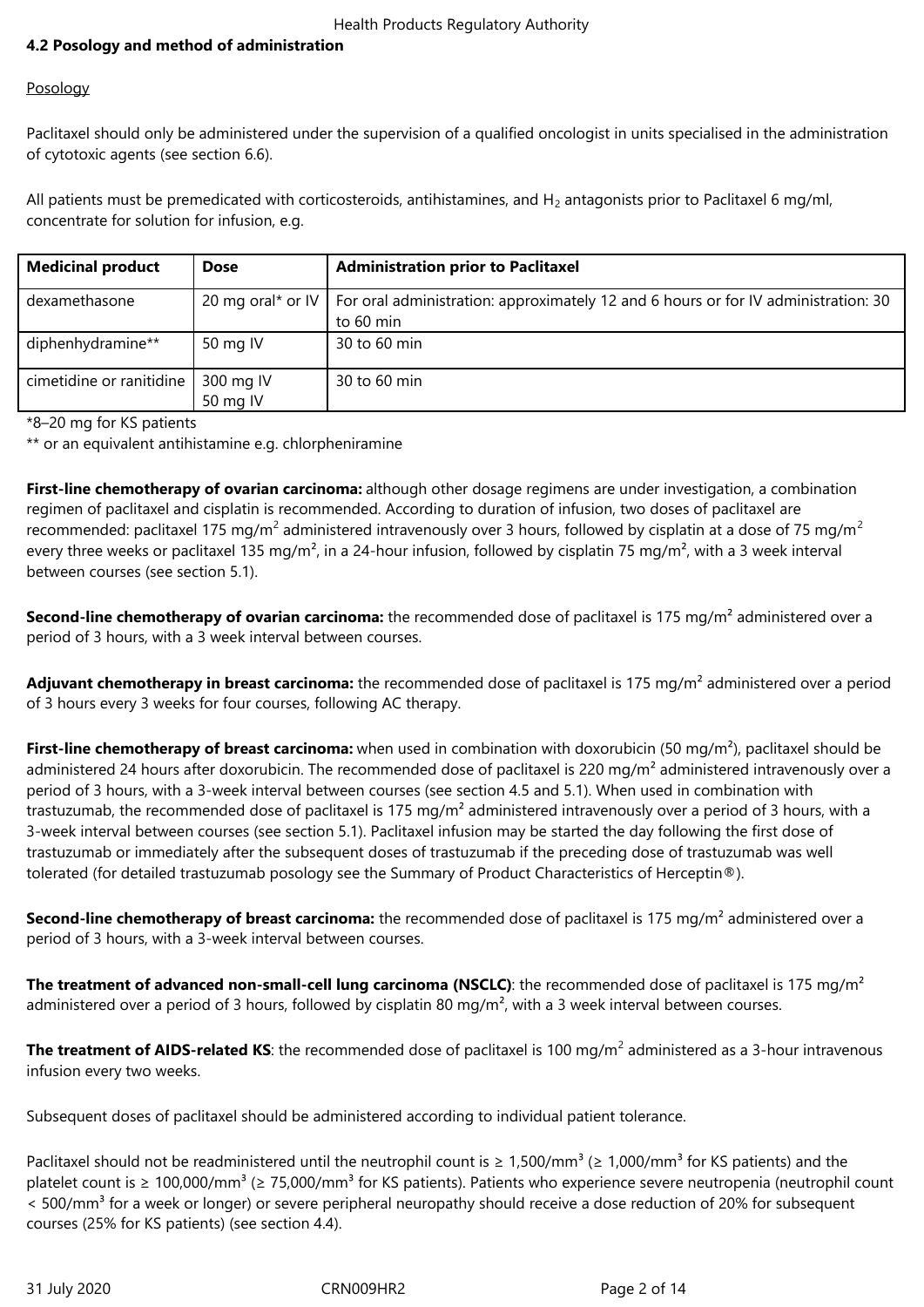**Patients with hepatic impaired**: Inadequate data are available to recommend dosage alterations in patients with mild to moderate hepatic impairments (see section 4.4 and 5.2). Patients with severe hepatic impairment should not be treated with paclitaxel.

Paediatric population

Paclitaxel is not recommended for use in children below 18 years due to lack of data on safety and efficacy

Method of administration

Precautions to be taken before handling or administering the medicinal product

The concentrate for solution for infusion must be diluted before use (see section 6.6) and should only be administered intravenously.Paclitaxel should be administered intravenously through an in-line filter with a microporous membrane 0.22 μm (see section 6.6).

## **4.3 Contraindications**

Paclitaxel is contraindicated in patients with severe hypersensitivity to paclitaxel or to any excipients listed in section 6.1, especially polyoxyethylated 35 castor oil (see section 4.4).

Paclitaxel should not be used in patients with baseline neutrophils  $\lt 1,500/\text{mm}^3$  ( $\lt 1,000/\text{mm}^3$  for KS patients) at the start of therapy.

Paclitaxel is contraindicated during lactation (see section 4.6).

In KS, Paclitaxel is also contraindicated in patients with concurrent, serious, uncontrolled infections.

## **4.4 Special warnings and precautions for use**

Paclitaxel should be administered under the supervision of a physician experienced in the use of cancer chemotherapeutic agents. Since significant hypersensitivity reactions may occur, appropriate supportive equipment should be available.

Given the possibility of extravasation, close monitoring of the infusion site for possible infiltration during administration of the drug is recommended.

Patients must be pretreated with corticosteroids, antihistamines and  $H_2$  antagonists (see section 4.2).

Paclitaxel should be given before cisplatin when used in combination (see section 4.5).

**Significant hypersensitivity reactions** characterised by dyspnoea and hypotension requiring treatment, angioedema and generalised urticaria have occurred in < 1% of patients receiving paclitaxel after adequate premedication. These reactions are probably histamine-mediated. In the case of severe hypersensitivity reactions, paclitaxel infusion should be discontinued immediately, symptomatic therapy should be initiated and the patient should not be rechallenged with the medicinal product.

**Bone marrow suppression** (primarily neutropenia) is the dose-limiting toxicity. Frequent monitoring of blood counts should be instituted. Patients should not be retreated until neutrophils recover to  $\geq 1,500/mm^3$  ( $\geq 1,000/mm^3$  for KS patients) and platelets recover to ≥100,000/mm<sup>3</sup> (≥ 75,000/mm<sup>3</sup> for KS patients). In the KS clinical study, the majority of patients were receiving granulocyte colony stimulating factor (G-CSF).

**Patients with hepatic impairment** may be at increased risk of toxicity, particularly Grade 3‑4 myelosuppression. There is no evidence that the toxicity of paclitaxel is increased when given as a 3‑hour infusion to patients with mildly abnormal liver function. When paclitaxel is given as a longer infusion, increased myelosuppression may be seen in patients with moderate to severe hepatic impairment. Patients should be monitored closely for the development of profound myelosuppression (see section 4.2). Inadequate data are available to recommend dosage alterations in patients with mild to moderate hepatic impairments (see section 5.2).

No data are available for patients with severe baseline cholestasis. Patients with severe hepatic impairment must not be treated with paclitaxel.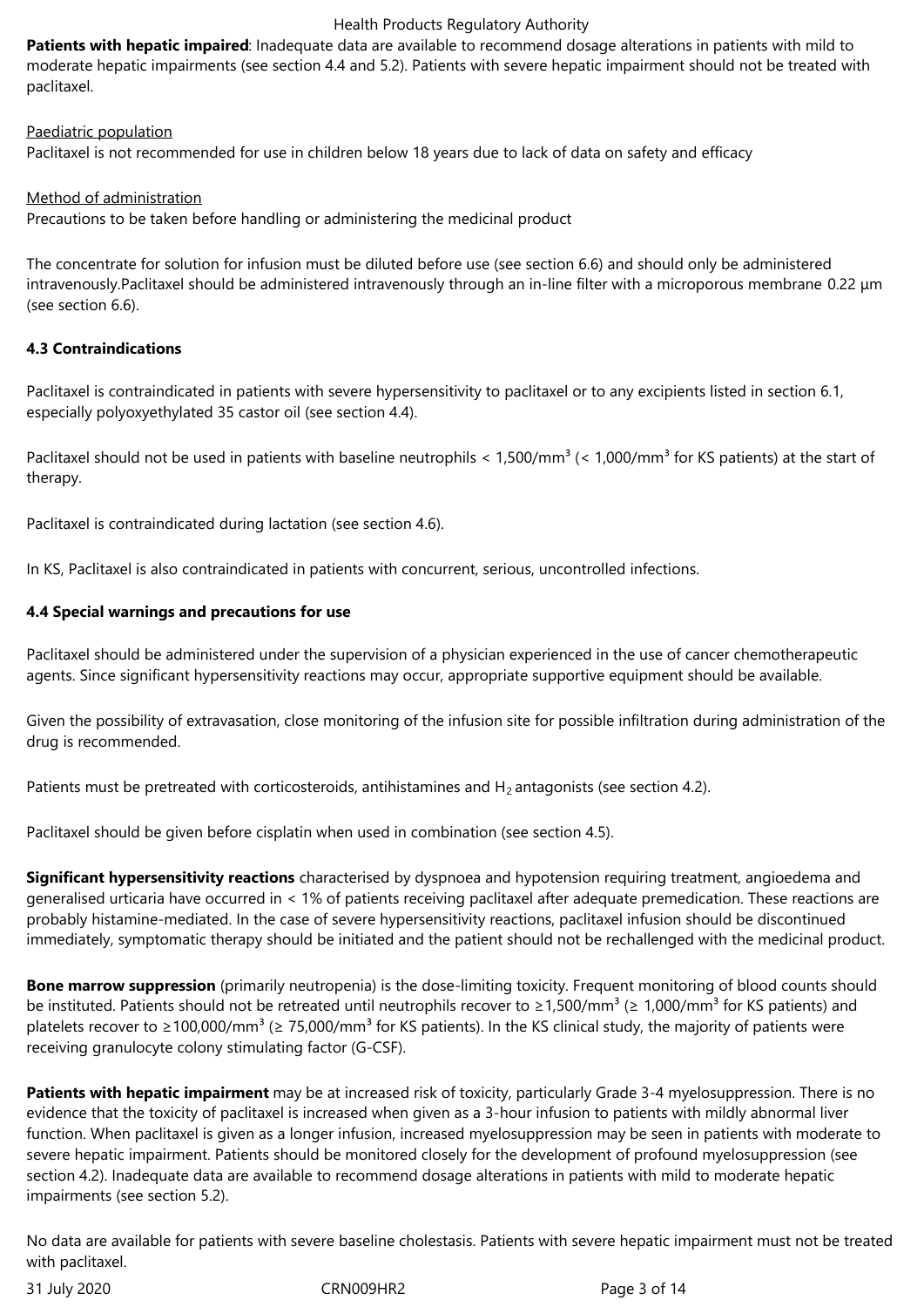**Severe cardiac conduction abnormalities** have been reported rarely with single agent paclitaxel. If patients develop significant cardiac conduction abnormalities during paclitaxel administration, appropriate therapy should be administered and continuous cardiac monitoring should be performed during subsequent therapy with paclitaxel. Hypotension, hypertension, and bradycardia have been observed during paclitaxel administration; patients are usually asymptomatic and generally do not require treatment. Frequent vital sign monitoring, particularly during the first hour of paclitaxel infusion, is recommended. Severe cardiovascular events were observed more frequently in patients with NSCLC than breast or ovarian carcinoma. A single case of heart failure related to paclitaxel was seen in the AIDS-KS clinical study.

When paclitaxel is used in combination with doxorubucin or trastuzumab for initial treatment of metastatic breast cancer, attention should be placed on the monitoring of cardiac function. When patients are candidates for treatment with paclitaxel in these combinations, they should undergo baseline cardiac assessment including history, physical examination, ECG, echocardiogram, and/or MUGA scan. Cardiac function should be further monitored during treatment (e.g. every three months). Monitoring may help to identify patients who develop cardiac dysfunction and treating physicians should carefully assess the cumulative dose (mg/m<sup>2</sup>) of anthracycline administered when making decisions regarding frequency of ventricular function assessment. When testing indicates deterioration in cardiac function, even asymptomatic, treating physicians should carefully assess the clinical benefits of further therapy against the potential for producing cardiac damage, including potentially irreversible damage. If further treatment is administered, monitoring of cardiac function should be more frequent (e.g. every 1-2 cycles). For more details see Summary of Product Characteristics of Herceptin<sup>®</sup> or doxorubicin.

Although the occurrence of **peripheral neuropathy** is frequent, the development of severe symptoms is rare. In severe cases, a dose reduction of 20% (25% for KS patients) for all subsequent courses of paclitaxel is recommended. In NSCLC patients and in ovarian cancer patients treated in the first-line setting, the administration of paclitaxel as a three hour infusion in combination with cisplatin, resulted in a greater incidence of severe neurotoxicity than both single agent paclitaxel and cyclophosphamide followed by cisplatin.

Special care should be taken to avoid intra-arterial application of paclitaxel, since in animal studies testing for local tolerance severe tissue reactions were observed after intra-arterial application.

Paclitaxel in combination with radiation of the lung, irrespective of their chronological order, may contribute to the development of *interstitial pneumonitis*.

Since paclitaxel concentrate for solution for infusion contains anhydrous ethanol (391 mg/ml), consideration should be given to possible CNS and other effects.

Paclitaxel concentrate for solution for infusion contains Polyoxyl 35 Castor oil, which may cause severe allergic reactions.

**Pseudomembranous colitis** has been rarely reported including cases in patients who have not been concomitantly treated with antibiotics. This reaction should be considered in the differential diagnosis of cases of severe or persistent diarrhoea occurring during or shortly after treatment with paclitaxel.

In KS patients, **severe mucositis** is rare. If severe reactions occur, the paclitaxel dose should be reduced by 25%

Paclitaxel has shown to be teratogenic, embryotoxic and mutagenic in many experimental systems.

Therefore sexually active fertile female and male patients should use effective methods of contraception during treatment and up to six months after treatment for men and women (see section 4.6).Hormonal contraception is contraindicated in hormone receptor positive tumors.

## **4.5 Interaction with other medicinal products and other forms of interactions**

The recommended regimen of paclitaxel administration for the first-line chemotherapy of ovarian carcinoma is for paclitaxel to be given before cisplatin. When paclitaxel is given before cisplatin, the safety profile of paclitaxel is consistent with that reported for single-agent use. When paclitaxel was given after cisplatin, patients showed a more profound myelosuppression and an approximately 20% decrease in paclitaxel clearance. Patients treated with paclitaxel and cisplatin may have an increased risk of renal failure as compared to cisplatin alone in gynecological cancers.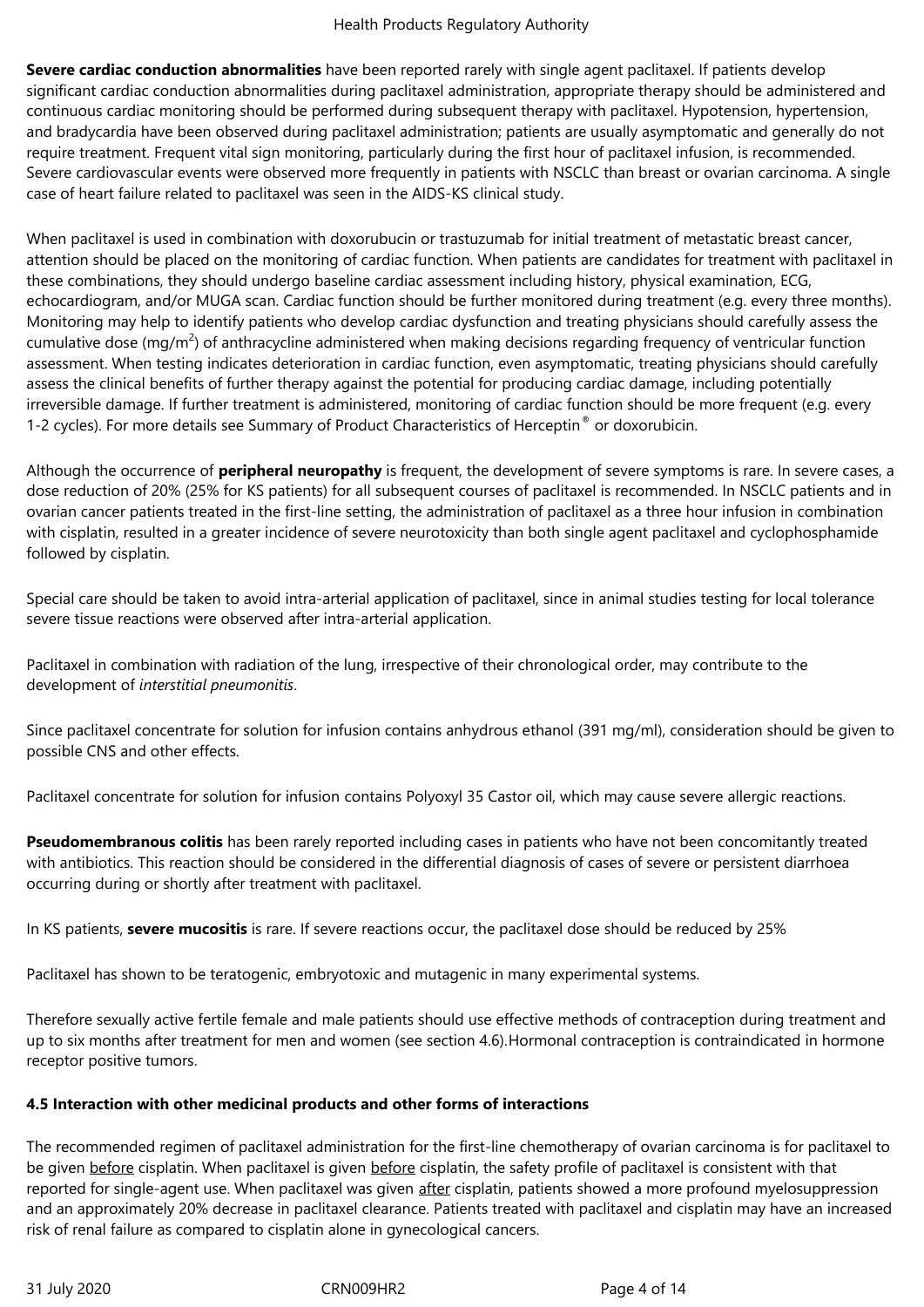Since the elimination of doxorubicin and its active metabolites can be reduced when paclitaxel and doxorubicin are given closer in time, paclitaxel for initial treatment of metastatic breast cancer should be administered 24 hours after doxorubicin (see section 5.2).

The metabolism of paclitaxel is catalysed, in part, by cytochrome P450 isoenzymes CYP2C8 and CYP3A4. Therefore, in the absence of a PK drug-drug interaction study, caution should be exercised when administering paclitaxel concomitantly with medicines known to inhibit either CYP2C8 or CYP3A4 (e.g. ketoconazole and other imidazole antifungals, erythromycin, fluoxetine, gemfibrozil, clopidogrel, cimetidine, ritonavir, saquinavir, indinavir, and nelfinavir) because toxicity of paclitaxel may be increased due to higher paclitaxel exposure. Administering paclitaxel concomitantly with medicines known to induce either CYP2C8 or CYP3A4 (e.g. rifampicin, carbamazepine, phenytoin, efavirenz, nevirapine) is not recommended because efficacy may be compromised because of lower paclitaxel exposures.

Studies in KS patients, who were taking multiple concomitant medicinal product, suggest that the systemic clearance of paclitaxel was significantly lower in the presence of nelfinavir and ritonavir, but not with indinavir. Insufficient information is available on interactions with other protease inhibitors. Consequently, paclitaxel should be administered with caution in patients receiving protease inhibitors as concomitant therapy.

## **4.6 Fertility, pregnancy and lactation**

## Pregnancy:

There are very limited data on the use of paclitaxel in human pregnancy. Paclitaxel is suspected to cause serious birth defects when administered during pregnancy.Paclitaxel has been shown to be both embryotoxic and foetotoxic in rabbits, and to reduce fertility in rats. As with other cytotoxic medicinal products, paclitaxel may cause foetal harm when administered to pregnant women. Therefore, paclitaxel should not be used during pregnancy unless clearly necessary. Also Paclitaxel should not be used in women of childbearing potential not using effective contraception, unless the clinical condition of the mother requires treatment with paclitaxel.

Women of childbearing potential should use effective contraception during and up to 6 month after receiving treatment with Paclitaxel.

Male patients treated with paclitaxel are advised not to father a child during and up to six months after treatment.

#### Breast-feeding

Paclitaxel is contraindicated during lactation (see section 4.3). It is not known whether paclitaxel excreted in human breast milk. Studies in animals have shown transfer of paclitaxel into milk (see section 5.3). Breastfeeding should be discontinued for the duration of therapy.

#### **Fertility**

Paclitaxel induced infertility in male rats (see section 5.3). The relevance for humans is unknown. Male patients should seek advice regarding cryoconservation of sperm prior to treatment with paclitaxel because of the possibility of irreversible infertility.

## **4.7 Effects on ability to drive and use machines**

Paclitaxel has not been demonstrated to interfere with this ability. However, it should be noted that the formulation contains alcohol (see section 4.4 and 6.1).

The ability to drive or to use machines may be decreased due to alcohol content of this medicinal product.

#### **4.8 Undesirable effects**

Unless otherwise noted, the following discussion refers to the overall safety database of 812 patients with solid tumours treated with single-agent paclitaxel in clinical studies. As the KS population is very specific, a special chapter based on a clinical study with 107 patients, is presented at the end of this section.

31 July 2020 CRN009HR2 Page 5 of 14 The frequency and severity of adverse reactions, unless otherwise mentioned, are generally similar between patients receiving paclitaxel for the treatment of ovarian carcinoma, breast carcinoma, or NSCLC. None of the observed toxicities were clearly influenced by age.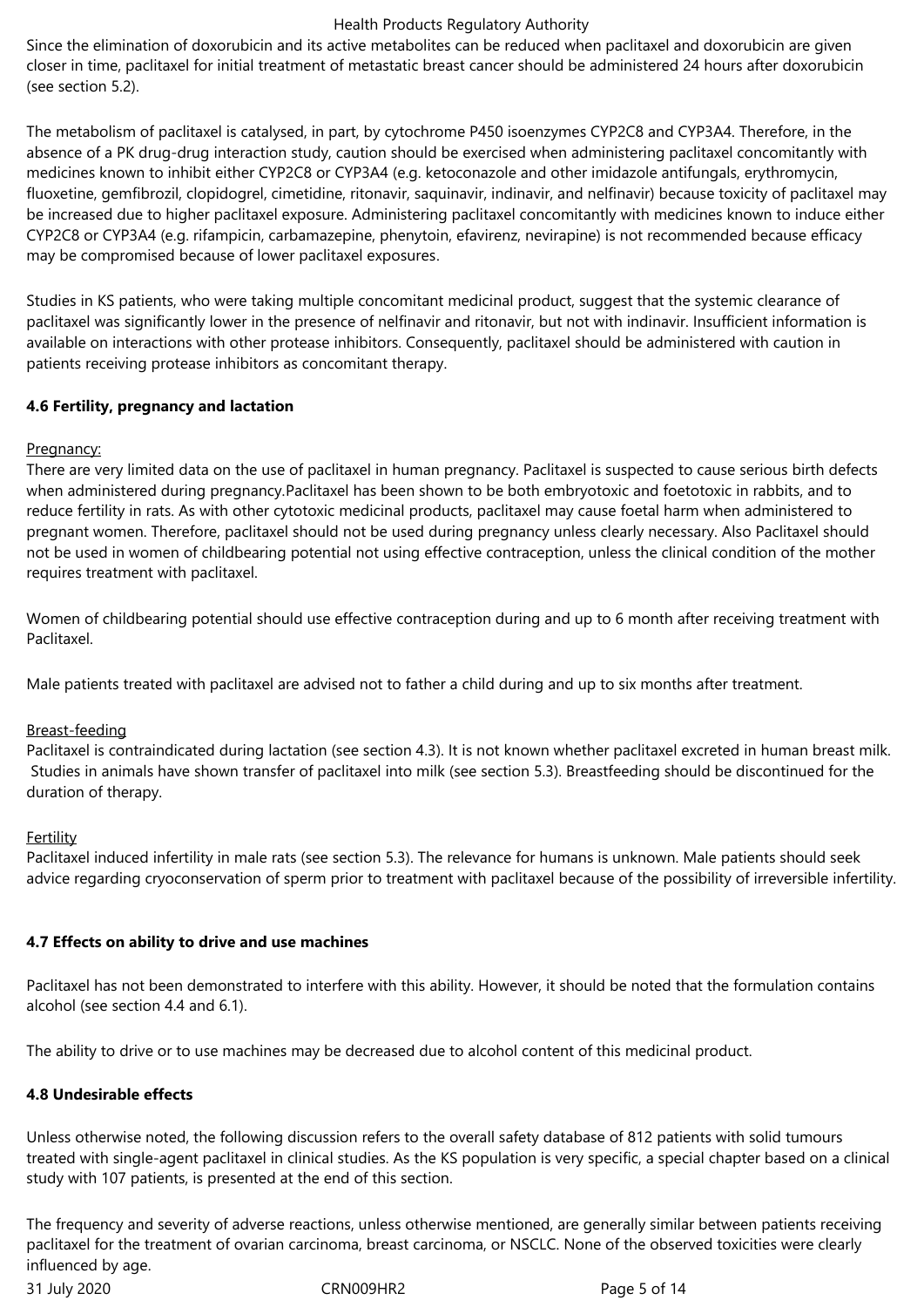**A significant hypersensitivity reaction** with possible fatal outcome (defined as hypotension requiring therapy, angioedema, respiratory distress requiring bronchodilator therapy, or generalised urticaria) occurred in two (< 1%) patients. Thirty-four percent of patients (17% of all courses) experienced minor hypersensitivity reactions. These minor reactions, mainly flushing and rash, did not require therapeutic intervention nor did they prevent continuation of paclitaxel therapy.

The most frequent significant adverse reaction was **bone marrow suppression**. Severe neutropenia (< 500 cells/mm<sup>3</sup>) occurred in 28% of patients, but was not associated with febrile episodes. Only 1% of patients experienced severe neutropenia for 7 days.

**Thrombocytopenia** was reported in 11% of patients. Three percent of patients had a platelet count nadir < 50,000/mm<sup>3</sup> at least once while on study. **Anaemia** was observed in 64% of patients, but was severe (Hb < 5 mmol/l) in only 6% of patients. Incidence and severity of anaemia is related to baseline haemoglobin status.

**Neurotoxicity**, mainly **peripheral neuropathy**, appeared to be more frequent and severe with a 175 mg/m<sup>2</sup> 3-hour infusion (85% neurotoxicity, 15% severe) than with a 135 mg/m<sup>2</sup> 24-hour infusion (25% peripheral neuropathy, 3% severe) when paclitaxel was combined with cisplatin. In NSCLC patients and in ovarian cancer patients treated with paclitaxel over 3 hours followed by cisplatin, there is an apparent increase in the incidence of severe neurotoxicity. Peripheral neuropathy can occur following the first course and can worsen with increasing exposure to paclitaxel. Peripheral neuropathy was the cause of paclitaxel discontinuation in a few cases. Sensory symptoms have usually improved or resolved within several months of paclitaxel discontinuation. Pre-existing neuropathies resulting from prior therapies are not a contraindication for paclitaxel therapy. Further, it has been demonstrated that peripheral neuropathies can persist beyond 6 months of paclitaxel discontinuation.

**Arthralgia or myalgia** affected 60% of patients and was severe in 13% of patients.

**Injection site reactions** during intravenous administration may lead to localised oedema, pain, erythema, and induration; on occasion, extravasation can result in cellulitis. Skin sloughing and/or peeling has been reported, sometimes related to extravasation. Skin discoloration may also occur. Recurrence of skin reactions at a site of previous extravasation following administration of paclitaxel at a different site, i.e. "recall", has been reported rarely. A specific treatment for extravasation reactions is unknown at this time.

In some cases, the onset of the injection site reaction either occurred during a prolonged infusion or was delayed by a week to 10 days.

Alopecia: Alopecia was observed in 87% of patients and was abrupt in onset. Pronounced hair loss of ≥50% is expected for the majority of patients who experience alopecia.

Disseminated intravascular coagulation (DIC), often in association with sepsis or multi-organ failure, has been reported.

The table below lists adverse reactions associated with the administration of single agent paclitaxel administered as a three hour infusion in the metastatic setting (812 patients treated in clinical studies) and as reported in the postmarketing surveillance\* of paclitaxel. The latter ones may be attributed to paclitaxel regardless of the treatment regimen.

The frequency of adverse reactions listed below is defined using the following convention: very common ( $\geq 1/10$ ); common (≥1/100, < 1/10); uncommon (≥1/1,000, < 1/100); rare (≥1/10,000, < 1/1,000); very rare (< 1/10,000); not known (cannot be estimated from the available data)

Within each frequency grouping, undesirable effects are presented in order of decreasing seriousness.

| <b>System Organ Class</b>                 | <b>Frequency /Adverse Reactions</b>                                                                                                                                                                                                      |
|-------------------------------------------|------------------------------------------------------------------------------------------------------------------------------------------------------------------------------------------------------------------------------------------|
| Infections and infestations:              | Very common: infection (mainly urinary tract and upper respiratory tract<br>infections), with reported cases of fatal outcome<br>Uncommon: septic shock<br>Rare*: sepsis, peritonitis, pneumonia<br>Very rare*: Pseudomembranous colitis |
|                                           | Very common: myelosuppression, neutropenia, anaemia,                                                                                                                                                                                     |
| Blood and the lymphatic system disorders: | thrombocytopenia, leucopenia, bleeding                                                                                                                                                                                                   |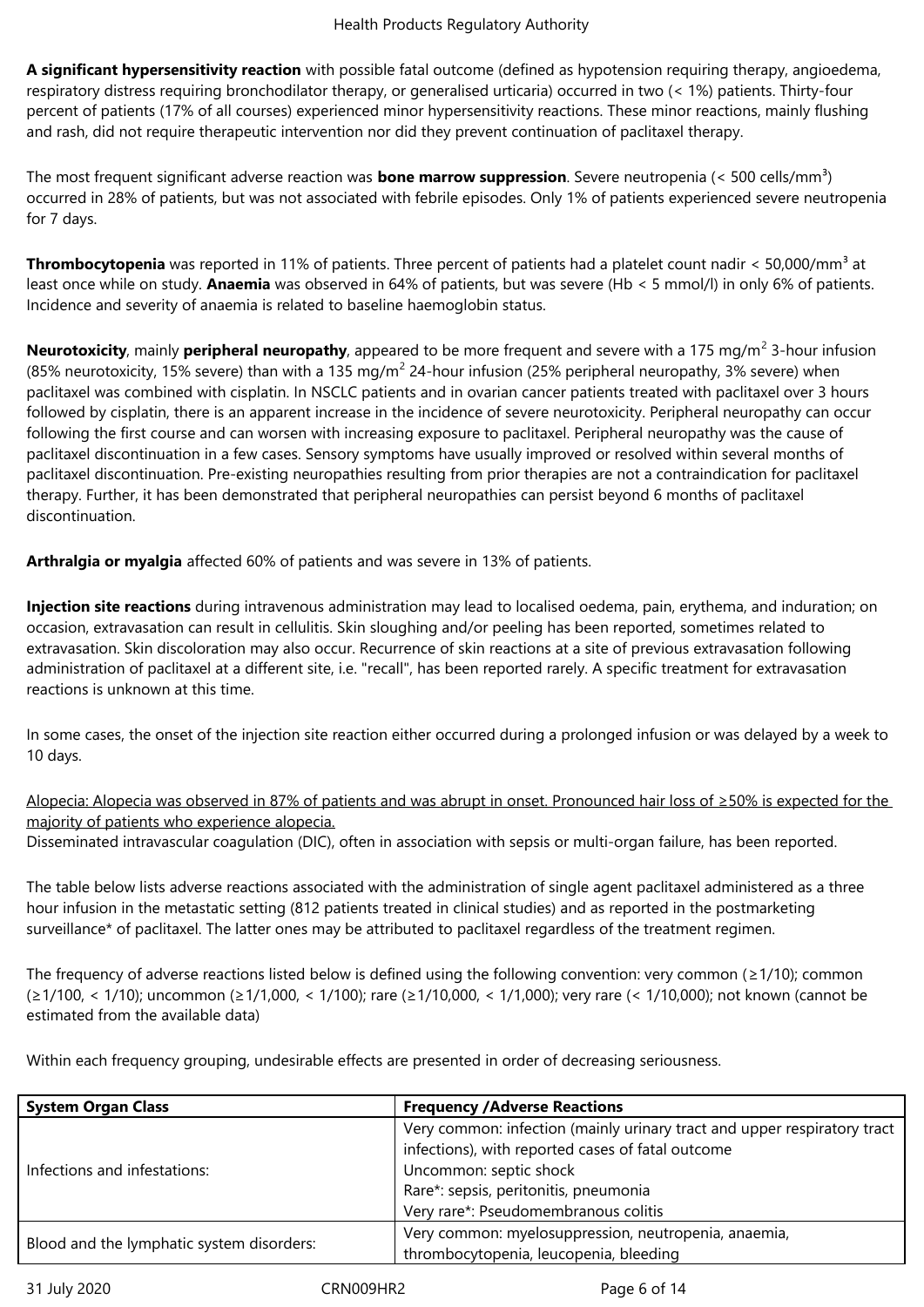|                                                       | Rare*: febrile neutropenia                                                  |
|-------------------------------------------------------|-----------------------------------------------------------------------------|
|                                                       | Very rare*:acute myeloid leukaemia, myelodysplastic syndrome                |
|                                                       | Not known: disseminated intravascular coagulation                           |
|                                                       | Very common: minor hypersensitivity reactions (mainly excessive             |
|                                                       | flushing and rash)                                                          |
|                                                       | Uncommon: significant hypersensitivity reactions requiring therapy (e.g.,   |
|                                                       | hypotension, angioneurotic oedema, respiratory distress, generalised        |
|                                                       | urticaria, chills, back pain, chest pain, tachycardia, abdominal pain, pain |
| Immune system disorders:                              |                                                                             |
|                                                       | in extremities, diaphoresis and hypertension)                               |
|                                                       | Rare*: anaphylactic reactions                                               |
|                                                       | Very rare*: anaphylactic shock                                              |
|                                                       | Not known*: Bronchospasm                                                    |
|                                                       | Rare*: Dehydration                                                          |
| Metabolism and nutrition disorders:                   | Very rare*: anorexia                                                        |
|                                                       | Not known*: tumour lysis syndrome                                           |
| Psychiatric disorders:                                | Very rare*: confusional state                                               |
|                                                       | Very common: neurotoxicity (mainly: peripheral neuropathy**)                |
|                                                       | Rare*: motor neuropathy** (with resultant minor distal weakness)            |
| Nervous system disorders:                             | Very rare*: grand mal seizures, autonomic neuropathy** (resulting in        |
|                                                       | paralytic ileus and orthostatic hypotension), encephalopathy,               |
|                                                       | convulsions, dizziness, ataxia, headache                                    |
|                                                       | Very rare*: optic nerve and/or visual disturbances (scintillating           |
|                                                       |                                                                             |
| Eye disorders:                                        | scotomata), particularly in patients who have received higher doses         |
|                                                       | than recommended                                                            |
|                                                       | Not known*: macular oedema, photopsia, vitreous floaters                    |
| Ear and labyrinth disorders:                          | Very rare*: hearing loss, ototoxicity, tinnitus, vertigo                    |
|                                                       | Common: bradycardia                                                         |
|                                                       | Uncommon: myocardial infarction, AV block and syncope,                      |
| Cardiac disorders:                                    | cardiomyopathy, asymptomatic ventricular tachycardia, tachycardia with      |
|                                                       | bigeminy                                                                    |
|                                                       | Rare: heart failure                                                         |
|                                                       | Very rare*: atrial fibrillation, supraventricular tachycardia               |
|                                                       | Very common: hypotension                                                    |
|                                                       | Uncommon: thrombosis, hypertension, thrombophlebitis                        |
| Vascular disorders:                                   | Very rare*: shock                                                           |
|                                                       | Not known*: phlebitis                                                       |
|                                                       | Rare*: respiratory failure, pulmonary embolism, lung fibrosis, interstitial |
|                                                       |                                                                             |
| Respiratory, thoracic and mediastinal disorders:      | pneumonia, dyspnoea, pleural effusion                                       |
|                                                       | Very rare*: cough                                                           |
|                                                       | Very common: diarrhoea, vomiting, nausea                                    |
|                                                       | Rare*: bowel obstruction, bowel perforation, ischaemic colitis,             |
| <b>Gastrointestinal disorders:</b>                    | pancreatitis                                                                |
|                                                       | Very rare*: mesenteric thrombosis, neutropenic colitis, ascites,            |
|                                                       | oesophagitis, constipation                                                  |
|                                                       | Very rare*: hepatic necrosis, hepatic encephalopathy (both with             |
| Hepatobiliary disorders:                              | reported cases of fatal outcome)                                            |
|                                                       | Very common: alopecia                                                       |
|                                                       | Common: transient and mild nail and skin changes                            |
|                                                       | Rare*: pruritus, rash, erythema                                             |
|                                                       | Very rare*: Stevens-Johnson syndrome, epidermal necrolysis, erythema        |
| Skin and subcutaneous tissue disorders:               | multiforme, exfoliative dermatitis, urticaria, onycholysis (patients on     |
|                                                       | therapy should wear sun protection on hands and feet)                       |
|                                                       | Not known*: scleroderma, Palmar-plantar erythrodysesthesia                  |
|                                                       | syndrome*                                                                   |
|                                                       |                                                                             |
| Musculoskeletal and connective tissue disorders:      | Very common: arthralgia, myalgia                                            |
|                                                       | Not known*: systemic lupus erythematosus, scleroderma                       |
|                                                       | Very common: Mucosal inflammation                                           |
| General disorders and administration site conditions: | Common: injection site reactions (including localised oedema, pain,         |
|                                                       | erythema, induration, on occasion extravasation can result in cellulitis,   |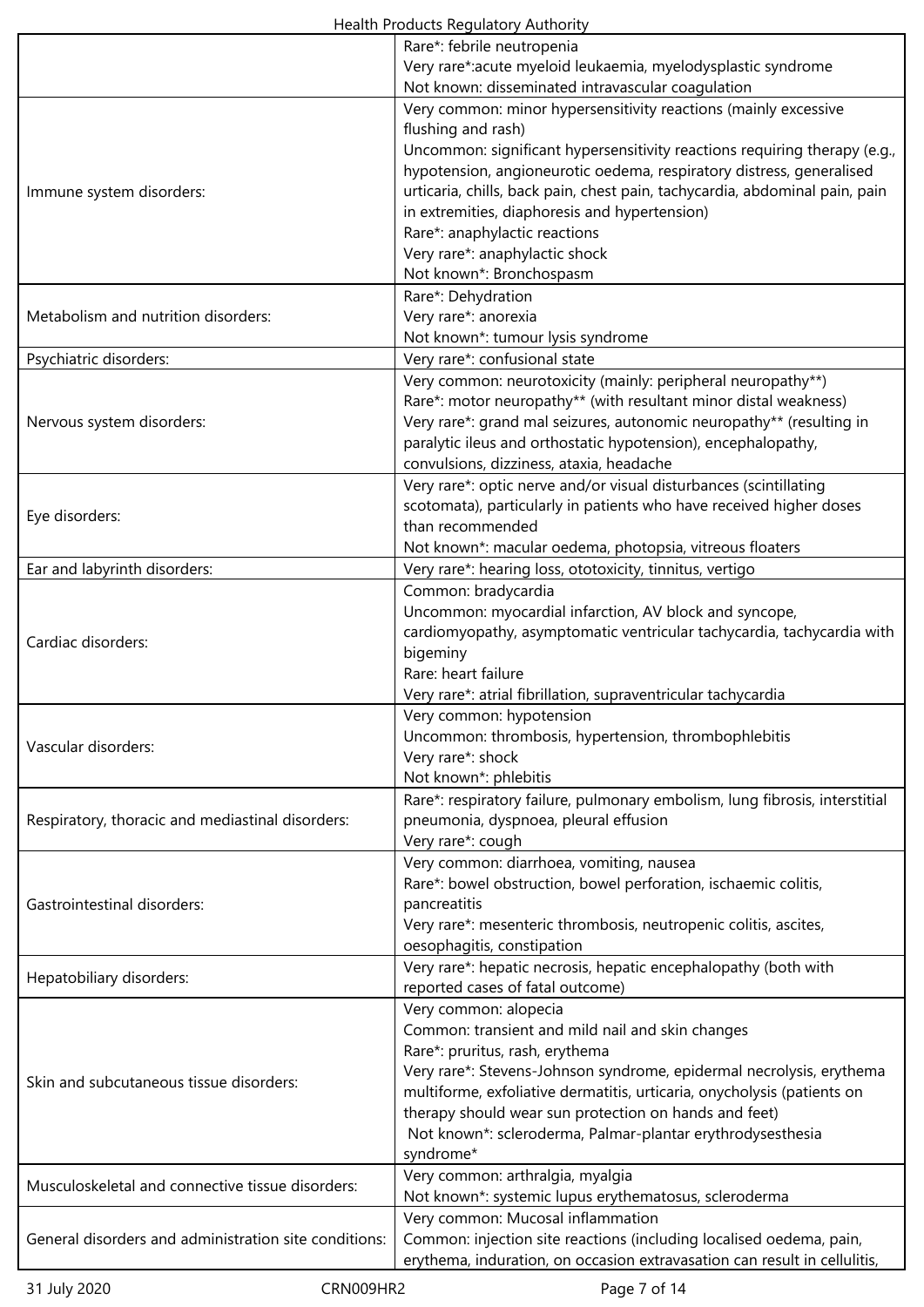|                 | skin fibrosis and skin necrosis)                                     |
|-----------------|----------------------------------------------------------------------|
|                 | Rare*: pyrexia, asthenia, oedema, malaise                            |
|                 | Common: severe elevation in AST (SGOT), severe elevation in alkaline |
|                 | phosphatase                                                          |
| Investigations: | Uncommon: severe elevation in bilirubin                              |
|                 | Rare*: increase in blood creatinine                                  |

\*: as reported in the postmarketing surveillance

\*\*: Can persist beyond 6 months of paclitaxel discontinuation

Breast cancer patients who received paclitaxel in the adjuvant setting following AC experienced more neurosensory toxicity, hypersensitivity reactions, arthralgia/myalgia, anaemia, infection, fever, nausea/vomiting and diarrhoea than patients who received AC alone. However, the frequency of these events was consistent with the use of single agent paclitaxel, as reported above.

## **Combination treatment**

The following discussion refers to two major trials for the first-line chemotherapy of ovarian carcinoma (paclitaxel + cisplatin: over 1050 patients); two phase III trials in the first line treatment of metastatic breast cancer: one investigating the combination with doxorubicin (paclitaxel + doxorubicin: 267 patients), another one investigating the combination with trastuzumab (planned subgroup analysis paclitaxel + trastuzumab: 188 patients) and two phase III trials for the treatment of advanced NSCLC (paclitaxel + cisplatin: over 360 patients) (see section 5.1).

When administered as a three hour infusion for the first-line chemotherapy of ovarian cancer, neurotoxicity, arthralgia/myalgia, and hypersensitivity were reported as more frequent and severe by patients treated with paclitaxel followed by cisplatin than patients treated with cyclophosphamide followed by cisplatin. Myelosuppression appeared to be less frequent and severe with paclitaxel as a three hour infusion followed by cisplatin compared with cyclophosphamide followed by cisplatin.

For the first line chemotherapy of metastatic breast cancer, neutropenia, anaemia, peripheral neuropathy, arthralgia/myalgia, asthenia, fever, and diarrhoea were reported more frequently and with greater severity when paclitaxel (220 mg/m<sup>2</sup>) was administered as a 3-hour infusion 24 hours following doxorubicin (50 mg/m<sup>2</sup>) when compared to standard FAC therapy (5-FU 500 mg/m², doxorubicin 50 mg/m², cyclophosphamide 500 mg/m²). Nausea and vomiting appeared to be less frequent and severe with the paclitaxel (220 mg/m<sup>2</sup>) / doxorubicin (50 mg/m<sup>2</sup>) regimen as compared to the standard FAC regimen. The use of corticosteroids may have contributed to the lower frequency and severity of nausea and vomiting in the paclitaxel/doxorubicin arm.

When paclitaxel was administered as a 3-hour infusion in combination with trastuzumab for the first line treatment of patients with metastatic breast cancer, the following events (regardless of relationship to paclitaxel or trastuzumab) were reported more frequently than with single agent paclitaxel: heart failure (8% vs. 1%), infection (46% vs. 27%), chills (42% vs. 4%), fever (47% vs. 23%), cough (42% vs. 22%), rash (39% vs. 18%), arthralgia (37% vs. 21%), tachycardia (12% vs. 4%), diarrhoea (45% vs. 30%), hypertonia (11% vs. 3%), epistaxis (18% vs. 4%), acne (11% vs. 3%), herpes simplex (12% vs. 3%), accidental injury (13% vs. 3%), insomnia (25% vs. 13%), rhinitis (22% vs. 5%), sinusitis (21% vs. 7%), and injection site reaction (7% vs. 1%).

Some of these frequency differences may be due to the increased number and duration of treatments with paclitaxel/trastuzumab combination vs. single agent paclitaxel. Severe events were reported at similar rates for paclitaxel /trastuzumab and single agent paclitaxel.

When doxorubicin was administered in combination with paclitaxel in metastatic breast cancer, **cardiac contraction abnormalities** ( 20% reduction of left ventricular ejection fraction) were observed in 15% of patients vs. 10% with standard FAC regimen. **Congestive heart failure** was observed in < 1% in both paclitaxel/doxorubicin and standard FAC arms. Administration of trastuzumab in combination with paclitaxel in patients previously treated with anthracyclines resulted in an increased frequency and severity of **cardiac dysfunction** in comparison with patients treated with paclitaxel single agent (NYHA Class I/II 10% vs. 0%; NYHA Class III/IV 2% vs. 1%) and rarely has been associated with death (see trastuzumab Summary of Product Characteristics). In all but these rare cases, patients responded to appropriate medical treatment.

**Radiation pneumonitis** has been reported in patients receiving concurrent radiotherapy.

## **AIDS-related Kaposi's sarcoma**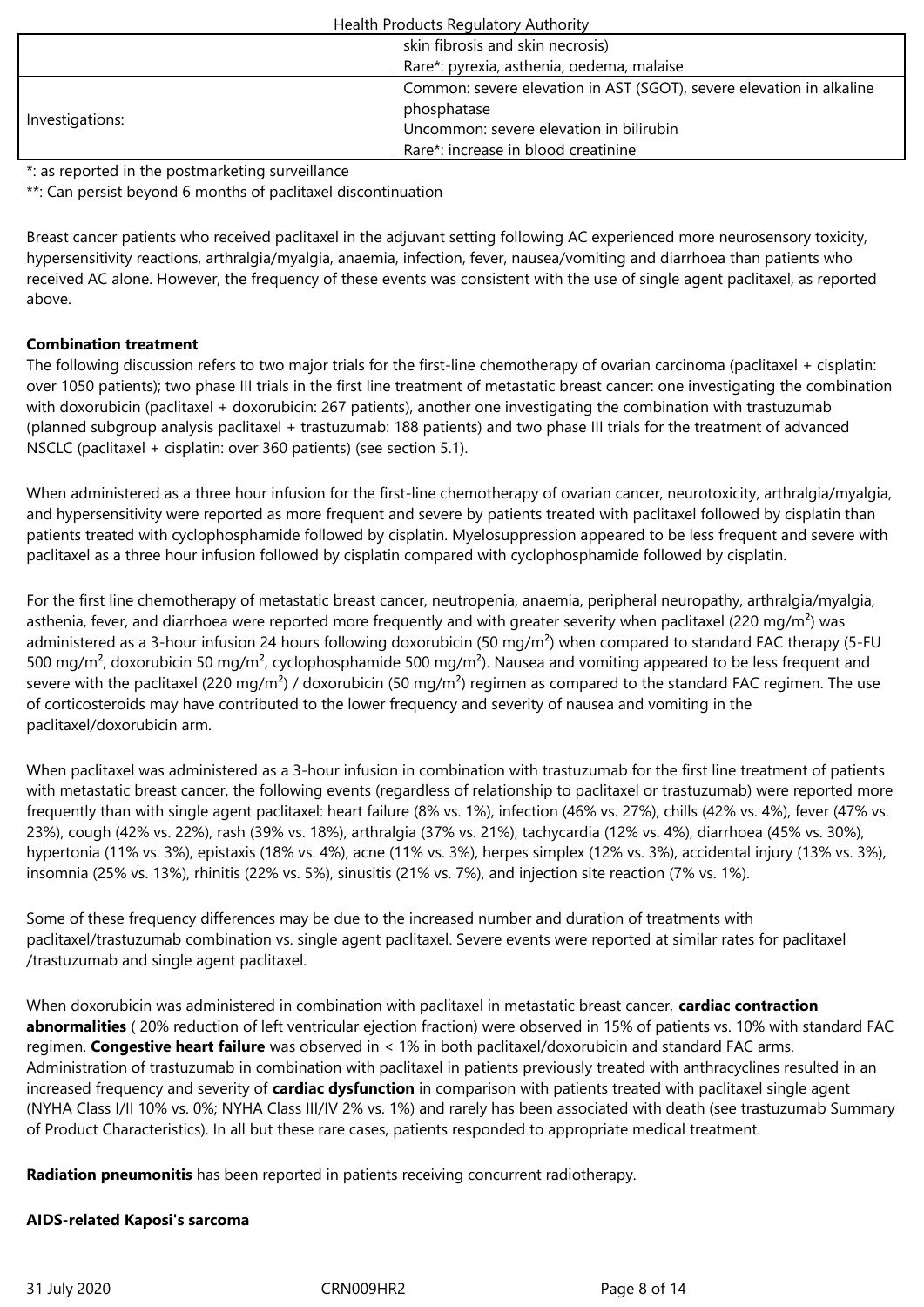clinical study including 107 patients.

**Blood and the lymphatic system disorders :** bone marrow suppression was the major dose-limiting toxicity. Neutropenia is the most important haematological toxicity. During the first course of treatment, severe neutropenia (< 500 cells/mm<sup>3</sup>) occurred in 20% of patients. During the entire treatment period, severe neutropenia was observed in 39% of patients. Neutropenia was present for > 7 days in 41% and for 30-35 days in 8% of patients. It resolved within 35 days in all patients who were followed. The incidence of Grade 4 neutropenia lasting 7 days was 22%.

Neutropenic fever related to paclitaxel was reported in 14% of patients and in 1.3% of treatment cycles. There were 3 septic episodes (2.8%) during paclitaxel administration related to the medicinal product that proved fatal.

Thrombocytopenia was observed in 50% of patients, and was severe (< 50,000 cells/mm<sup>3</sup>) in 9%. Only 14% experienced a drop in their platelet count < 75,000 cells/mm<sup>3</sup>, at least once while on treatment. Bleeding episodes related to paclitaxel were reported in < 3% of patients, but the haemorrhagic episodes were localised.

Anaemia (Hb < 11 g/dL) was observed in 61% of patients and was severe (Hb < 8 g/dL) in 10%. Red cell transfusions were required in 21% of patients.

**Hepato-biliary disorders :** Among patients (> 50% on protease inhibitors) with normal baseline liver function, 28%, 43% and 44% had elevations in bilirubin, alkaline phosphatase and AST (SGOT), respectively. For each of these parameters, the increases were severe in 1% of cases.

#### Reporting of suspected adverse reactions

Reporting suspected adverse reactions after authorisation of the medicinal product is important. It allows continued monitoring of the benefit/risk balance of the medicinal product. Healthcare professionals are asked to report any suspected adverse reactions via

HPRA Pharmacovigilance Earlsfort Terrace IRL - Dublin 2 Tel: +353 1 6764971 Fax: +353 1 6762517 Website: www.hpra.ie e-mail: medsafety@hpra.ie

## **4.9 Over[dose](http://www.hpra.ie/)**

There is no known antidote for paclitaxel overdose. In case of overdose, the patient should be closely monitored. Treatment should be directed at the primary anticipated toxicities, which consist of bone marrow suppression, peripheral neurotoxicity and mucositis.

Paediatric population Overdose in paediatric patients may be associated with acute ethanol toxicity.

#### **5 PHARMACOLOGICAL PROPERTIES**

#### **5.1 Pharmacodynamic properties**

Pharmacotherapeutic group: antineoplastic agents (taxanes), ATC code: L01C D01.

Paclitaxel is a antimicrotubule agent that promotes the assembly of microtubules from tubulin dimers and stabilises microtubules by preventing depolymerization. This stability results in the inhibition of the normal dynamic reorganisation of the microtubule network that is essential for vital interphase and mitotic cellular functions. In addition, paclitaxel induces abnormal arrays or bundles of microtubules throughout the cell cycle and multiple asters of microtubules during mitosis.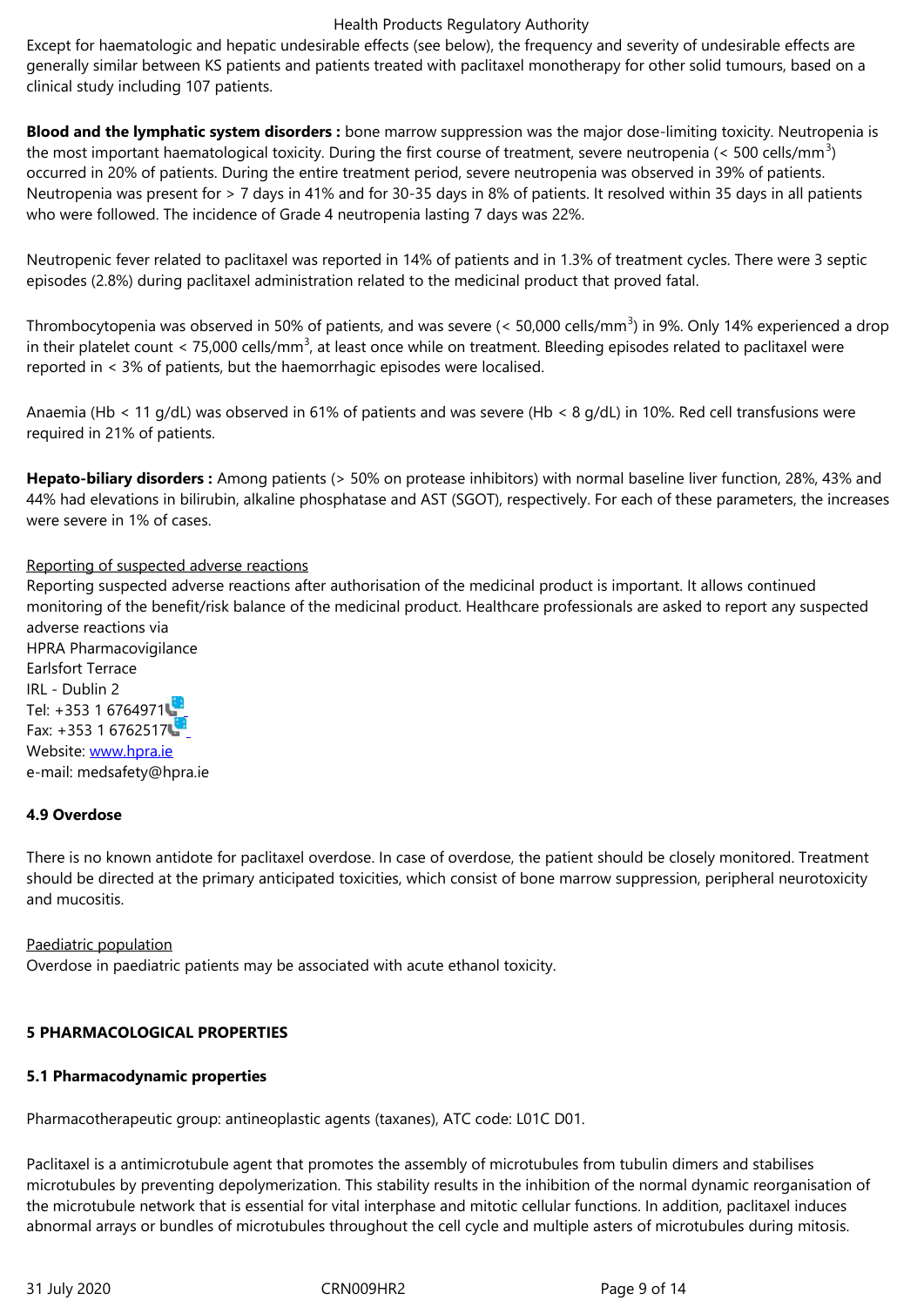## Ovarian carcinoma

In the first-line chemotherapy of ovarian carcinoma, the safety and efficacy of paclitaxel were evaluated in two major, randomised, controlled (vs. cyclophosphamide 750 mg/m<sup>2</sup> / cisplatin 75 mg/m<sup>2</sup>) trials. In the Intergroup trial (BMS CA139-209), over 650 patients with stage II<sub>b-c</sub>, III or IV primary ovarian cancer received a maximum of 9 treatment courses of paclitaxel (175 mg/m<sup>2</sup> over 3 hr) followed by cisplatin (75 mg/m<sup>2</sup>) or control. The second major trial (GOG-111/BMS CA139-022) evaluated a maximum of 6 courses of either paclitaxel (135 mg/m<sup>2</sup> over 24 hrs) followed by cisplatin (75 mg/m<sup>2</sup>) or control in over 400 patients with stage III/IV primary ovarian cancer, with a > 1 cm residual disease after staging laparotomy, or with distant metastases. While the two different paclitaxel posologies were not compared with each other directly, in both trials patients treated with paclitaxel in combination with cisplatin had a significantly higher response rate, longer time to progression, and longer survival time when compared with standard therapy. Increased neurotoxicity, arthralgia/myalgia but reduced myelosuppression were observed in advanced ovarian cancer patients administered 3-hour infusion paclitaxel/cisplatin as compared to patients who received cyclophosphamide/cisplatin.

## Breast carcinoma

In the adjuvant treatment of breast carcinoma, 3121 patients with node positive breast carcinoma were treated with adjuvant paclitaxel therapy or no chemotherapy following four courses of doxorubicin and cyclophosphamide (CALGB 9344, BMS CA 139-223). Median follow-up was 69 months. Overall, paclitaxel patients had a significant reduction of 18% in the risk of disease recurrence relative to patients receiving AC alone ( $p = 0.0014$ ), and a significant reduction of 19% in the risk of death ( $p =$ 0.0044) relative to patients receiving AC alone. Retrospective analyses show benefit in all patient subsets. In patients with hormone receptor negative/ unknown tumours, reduction in risk of disease recurrence was 28% (95%CI: 0.59-0.86). In the patient subgroup with hormone receptor positive tumours, the risk reduction of disease recurrence was 9% (95%CI: 0.78-1.07).

However, the design of the study did not investigate the effect of extended AC therapy beyond 4 cycles. It cannot be excluded on the basis of this study alone that the observed effects could be partly due to the difference in duration of chemotherapy between the two arms (AC 4 cycles; AC + paclitaxel 8 cycles). Therefore, adjuvant treatment with paclitaxel should be regarded as an alternative to extended AC therapy.

In a second large clinical study in adjuvant node positive breast cancer with a similar design, 3060 patients were randomized to receive or not four courses of paclitaxel at a higher dose of 225 mg/m<sup>2</sup> following four courses of AC (NSABP B-28, BMS CA139-270). At a median follow-up of 64 months, paclitaxel patients had a significant reduction of 17% in the risk of disease recurrence relative to patients who received AC alone ( $p = 0.006$ ); paclitaxel treatment was associated with a reduction in the risk of death of 7% (95%CI: 0.78-1.12). All subset analyses favored the paclitaxel arm. In this study patients with hormone receptor positive tumour had a reduction in the risk of disease recurrence of 23% (95%CI: 0.6-0.92); in the patient subgroup with hormone receptor negative tumour the risk reduction of disease recurrence was 10% (95%CI: 0.7-1.11).

- In the first-line treatment of metastatic breast cancer, the efficacy and safety of paclitaxel were evaluated in two pivotal, phase III, randomised, controlled open-label trials. In the first study (BMS CA139-278), the combination of bolus doxorubicin (50 mg/m<sup>2</sup>) followed after 24 hours by paclitaxel (220 mg/m<sup>2</sup> by 3-hour infusion) (AT), was compared versus standard FAC regimen (5-FU 500 mg/m<sup>2</sup>, doxorubicin 50 mg/m<sup>2</sup>, cyclophosphamide 500 mg/m<sup>2</sup>), both administered every three weeks for eight courses. In this randomised study, 267 patients with metastatic breast cancer, who had either received no prior chemotherapy or only non-anthracycline chemotherapy in the adjuvant setting, were enrolled. Results showed a significant difference in time to progression for patients receiving AT compared to those receiving FAC (8.2 vs. 6.2 months; p= 0.029). The median survival was in favour of paclitaxel/doxorubicin vs. FAC (23.0 vs. 18.3 months; p= 0.004). In the AT and FAC treatment arm 44% and 48% respectively received follow-up chemotherapy which included taxanes in 7% and 50% respectively. The overall response rate was also significantly higher in the AT arm compared to the FAC arm (68% vs. 55%). Complete responses were seen in 19% of the paclitaxel/doxorubicin arm patients vs. 8% of the FAC arm patients. All efficacy results have been subsequently confirmed by a blinded independent review.
- In the second pivotal study, the efficacy and safety of the paclitaxel and Herceptin®combination was evaluated in a planned subgroup analysis (metastatic breast cancer patients who formerly received adjuvant anthracyclines) of the study HO648g. The efficacy of Herceptin® in combination with paclitaxel in patients who did not receive prior adjuvant anthracyclines has not been proven. The combination of trastuzumab (4 mg/kg loading dose then 2 mg/kg weekly) and paclitaxel (175 mg/m<sup>2</sup>) 3-hour infusion, every three weeks was compared to single-agent paclitaxel (175 mg/m<sup>2</sup>) 3-hour infusion, every three weeks in 188 patients with metastatic breast cancer overexpressing HER2 (2+ or 3+ as measured by immunohistochemistry), who had previously been treated with anthracyclines. Paclitaxel was administered every three weeks for at least six courses while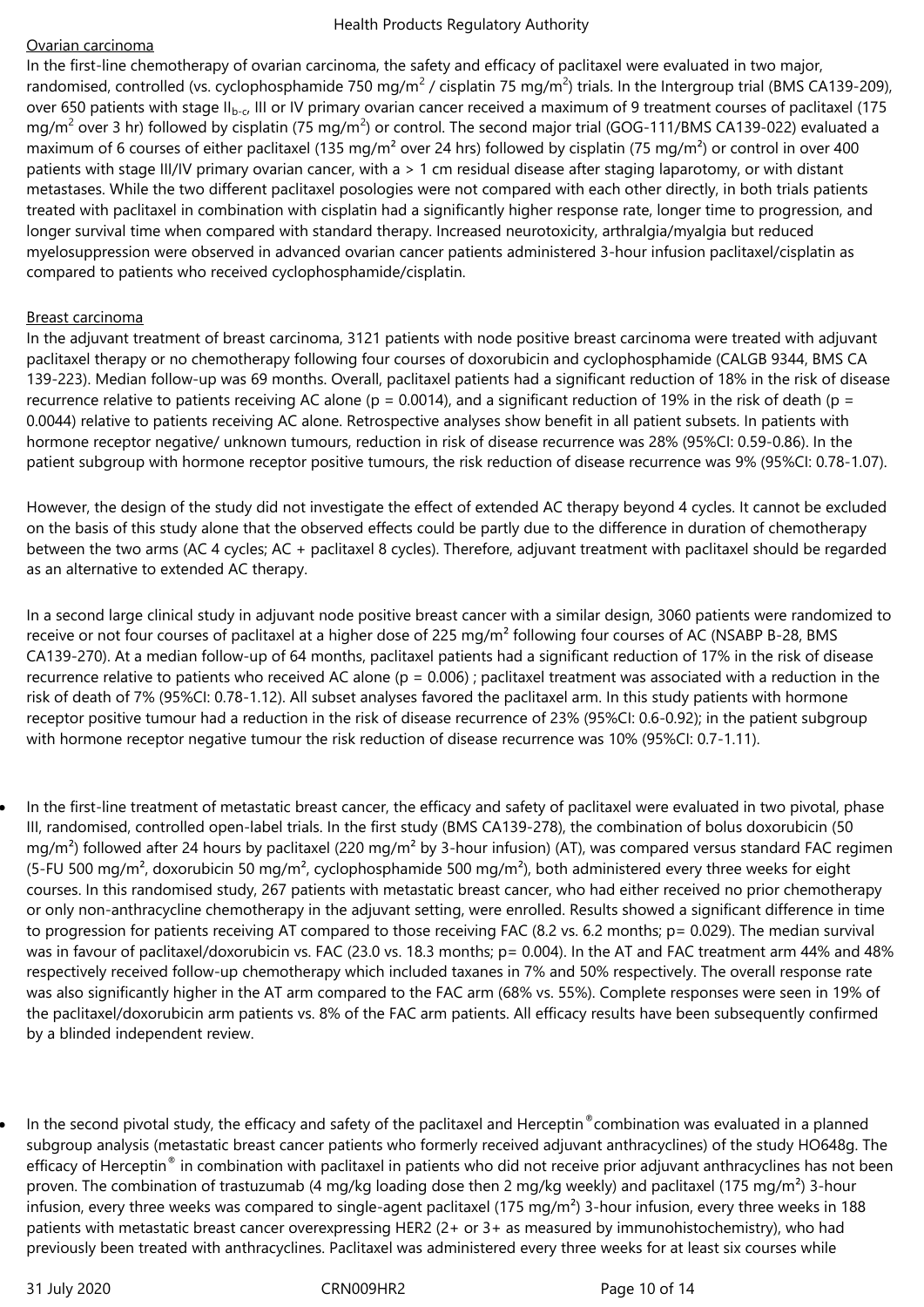trastuzumab was given weekly until disease progression. The study showed a significant benefit for the paclitaxel/trastuzumab combination in terms of time to progression (6.9 vs. 3.0 months), response rate (41% vs. 17%), and duration of response (10.5 vs. 4.5 months) when compared to paclitaxel alone. The most significant toxicity observed with the paclitaxel/trastuzumab combination was cardiac dysfunction (see section 4.8)

### Advanced non-small cell lung carcinoma

In the treatment of advanced NSCLC, paclitaxel 175 mg/m<sup>2</sup> followed by cisplatin 80 mg/m<sup>2</sup> has been evaluated in two phase III trials (367 patients on paclitaxel containing regimens). Both were randomised trials, one compared to treatment with cisplatin 100 mg/m<sup>2</sup>, the other used teniposide 100 mg/m<sup>2</sup> followed by cisplatin 80 mg/m<sup>2</sup> as comparator (367 patients on comparator). Results in each trial were similar. For the primary outcome of mortality, there was no significant difference between the paclitaxel containing regimen and the comparator (median survival times 8.1 and 9.5 months on paclitaxel containing regimens, 8.6 and 9.9 months on comparators). Similarly, for progression-free survival there was no significant difference between treatments. There was a significant benefit in terms of clinical response rate. Quality of life results are suggestive of a benefit on paclitaxel containing regimens in terms of appetite loss and provide clear evidence of the inferiority of paclitaxel containing regimens in terms of peripheral neuropathy ( $p < 0.008$ ).

## AIDS-related Kaposi's sarcoma

In the treatment of AIDS-related KS, the efficacy and safety of paclitaxel were investigated in a non-comparative study in patients with advanced KS, previously treated with systemic chemotherapy. The primary end-point was best tumour response. Of the 107 patients, 63 were considered resistant to liposomal anthracyclines. This subgroup is considered to constitute the core efficacy population. The overall success rate (complete/partial response) after 15 cycles of treatment was 57% (CI 44 - 70%) in liposomal anthracycline-resistant patients. Over 50% of the responses were apparent after the first 3 cycles. In liposomal anthracycline-resistant patients, the response rates were comparable for patients who had never received a protease inhibitor (55.6%) and those who received one at least 2 months prior to treatment with paclitaxel (60.9%). The median time to progression in the core population was 468 days (95% CI 257-NE). Median survival could not be computed, but the lower 95% bound was 617 days in core patients.

## **5.2 Pharmacokinetic properties**

Following intravenous administration, paclitaxel exhibits a biphasic decline in plasma concentrations. The pharmacokinetics of paclitaxel were determined following 3 and 24 hour infusions at doses of 135 and 175 mg/m². Mean terminal half-life estimates ranged from 3.0 to 52.7 hours, and mean, non-compartmentally derived, values for total body clearance ranged from 11.6 to 24.0  $I/hr/m<sup>2</sup>$ ; total body clearance appeared to decrease with higher plasma concentrations of paclitaxel. Mean steady-state volume of distribution ranged from 198 to 688  $1/m<sup>2</sup>$ , indicating extensive extravascular distribution and/or tissue binding. With the 3-hour infusion, increasing doses result in non-linear pharmacokinetics. For the 30% increase in dose from 135 mg/m<sup>2</sup> to 175 mg/m<sup>2</sup>, the C<sub>max</sub> and AUC  $\rightarrow \infty$  values increased 75% and 81%, respectively.

Following an intravenous dose of 100 mg/  $m^2$  given as a 3-hour infusion to 19 KS patients, the mean C<sub>max</sub> was 1,530 ng/ml (range 761 - 2,860 ng/ml) and the mean AUC 5,619 ng.hr/ml (range 2,609 - 9,428 ng.hr/ml). Clearance was 20.6 l/h/  $m^2$  (range 11-38) and the volume of distribution was 291 I/  $m<sup>2</sup>$  (range 121-638). The terminal elimination half-life averaged 23.7 hours (range 12 - 33).

Intrapatient variability in systemic paclitaxel exposure was minimal. There was no evidence for accumulation of paclitaxel with multiple treatment courses.

*In vitro* studies of binding to human serum proteins indicate that 89-98% of medicinal product is bound. The presence of cimetidine, ranitidine, dexamethasone or diphenhydramine did not affect protein binding of paclitaxel.

The disposition of paclitaxel has not been fully elucidated in humans. Mean values for cumulative urinary recovery of unchanged drug have ranged from 1.3 to 12.6% of the dose, indicating extensive non-renal clearance. Hepatic metabolism and biliary clearance may be the principal mechanism for disposition of paclitaxel. Paclitaxel appears to be metabolised primarily by cytochrome P450 enzymes. Following administration of a radiolabelled paclitaxel, an average of 26, 2 and 6% of the radioactivity was excreted in the faeces as 6α-hydroxypaclitaxel, 3'-p-hydroxypaclitaxel, and 6α-3'-p-dihydroxy-paclitaxel, respectively. The formation of these hydroxylated metabolites is catalysed by CYP2C8, CYP3A4, and both CYP2C8 and CYP3A4 respectively. The effect of renal or hepatic dysfunction on the disposition of paclitaxel following a 3-hour infusion has not been investigated formally. Pharmacokinetic parameters obtained from one patient undergoing haemodialysis who received a 3-hour infusion of paclitaxel 135 mg/m<sup>2</sup> were within the range of those defined in non-dialysis patients.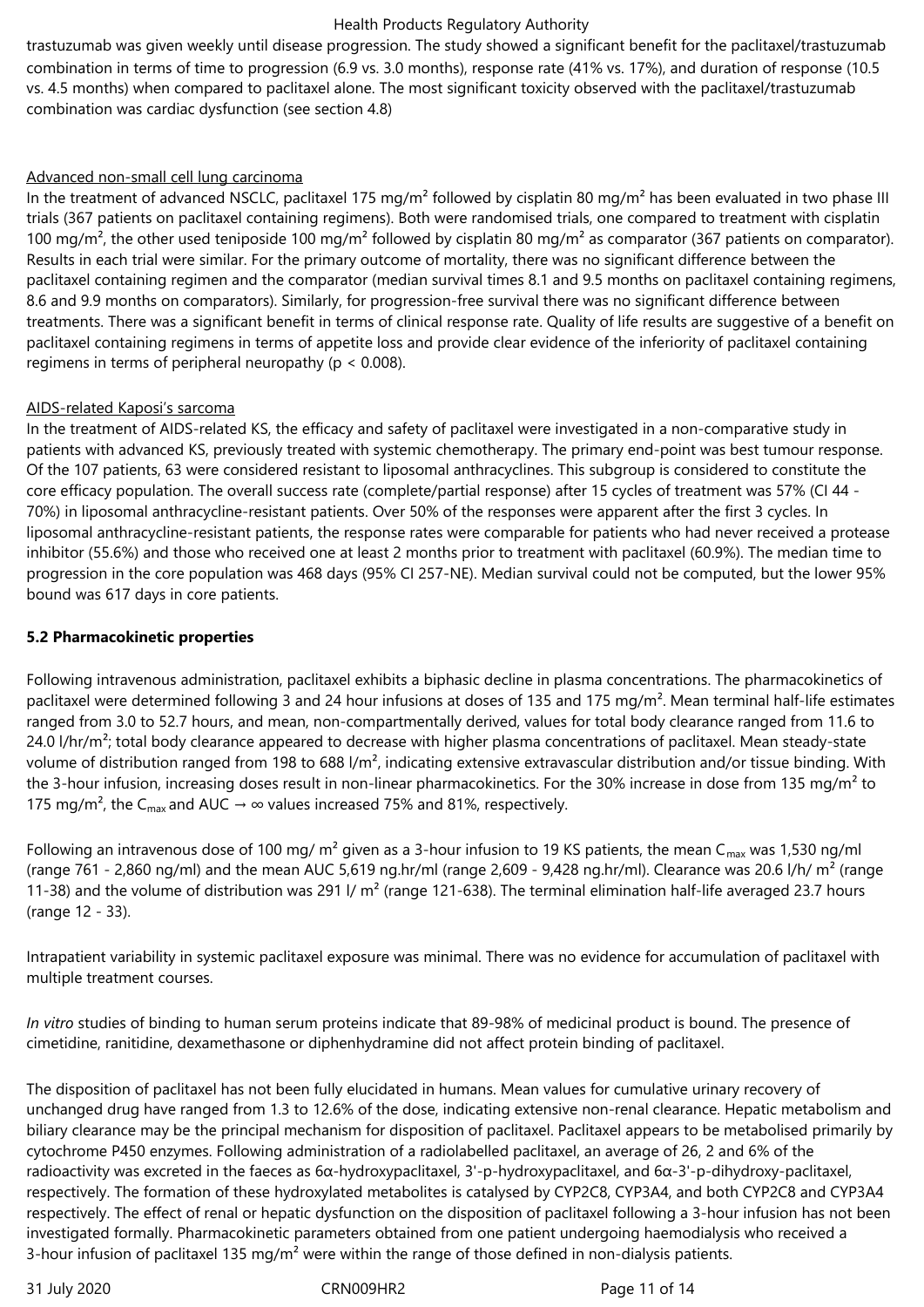In clinical trials where paclitaxel and doxorubicin were administered concomitantly, the distribution and elimination of doxorubicin and its metabolites were prolonged. Total plasma exposure to doxorubicin was 30% higher when paclitaxel immediately followed doxorubicin than when there was a 24-hour interval between medicinal product.

For use of paclitaxel in combination with other therapies, please consult the Summary of Product Characteristics of cisplatin, doxorubicin or trastuzumab for information on the use of these medicinal products.

## **5.3 Preclinical safety data**

The carcinogenic potential of paclitaxel has not been studied. However, based on the published literature, paclitaxel is a potential carcinogenic and genotoxic agent at clinical doses, based upon its pharmacodynamic mechanism of action. Paclitaxel has been shown to be mutagenic in both *in vitro* and *in vivo* mammalian test systems.

Paclitaxel has also been shown to be both embryotoxic and foetotoxic in rabbits, and to reduce fertility in rats.

Adverse effect on male reproductive organs was seen doses low doses, impairment of male and female fertility were seen at toxic doses. Embryo-fetal toxicity as indicated by intrauterine mortality, increased resorptions and increased foetal deaths was seen at maternally toxic doses in rats and rabbits. In rabbits teratogenic effects were seen at doses below maternal toxicity. Limited excretion of paclitaxel was seen in milk of lactating rats. Paclitaxel was not mutagenic but did cause chromosome aberrations in vitro and in vivo. The carcinogenic potential of paclitaxel has not been studied Delayed neurotoxic effects were seen histopathologically after repeated dosing with no/limited evidence of recovery.

## **6 PHARMACEUTICAL PARTICULARS**

## **6.1 List of excipients**

Anhydrous ethanol Polyoxyl 35 castor oil (Macrogolglycerol ricinoleate 35)

#### **6.2 Incompatibilities**

Polyoxyethylated 35 castor oil can result in DEHP (di-(2-ethylhexyl)phthalate) leaching from plasticised polyvinyl chloride (PVC) containers, at levels, which increase with time and concentration. Consequently, the preparation, storage and administration of diluted paclitaxel should be carried out using non-PVC-containing equipment.

This medicinal product must not be mixed with other medicinal products except those mentioned in section 6.6.

#### **6.3 Shelf life**

**Unopened vial:**

24 months

#### **After opening before dilution**

Chemical and physical in-use stability has been demonstrated for 28 days at 25°C following multiple needle entries and product withdrawal. From a microbiological point of view, once opened the product may be stored for a maximum of 28 days at 25°C. Other in-use storage times and conditions are the responsibility of the user.

#### **After dilution**

Chemical and physical in-use stability of the solution prepared for infusion has been demonstrated at 5°C and at 25°C for 7 days when diluted in 5% Dextrose solution, and for 14 days when diluted in 0.9% Sodium Chloride Injection. From a microbiological point of view, the product should be used immediately. If not used immediately, in-use storage times and conditions prior to use are the responsibility of the user and would normally not be longer than 24 hours at 2 to 8°C, unless dilution has taken place in controlled and validated aseptic conditions.

#### **6.4 Special precautions for storage**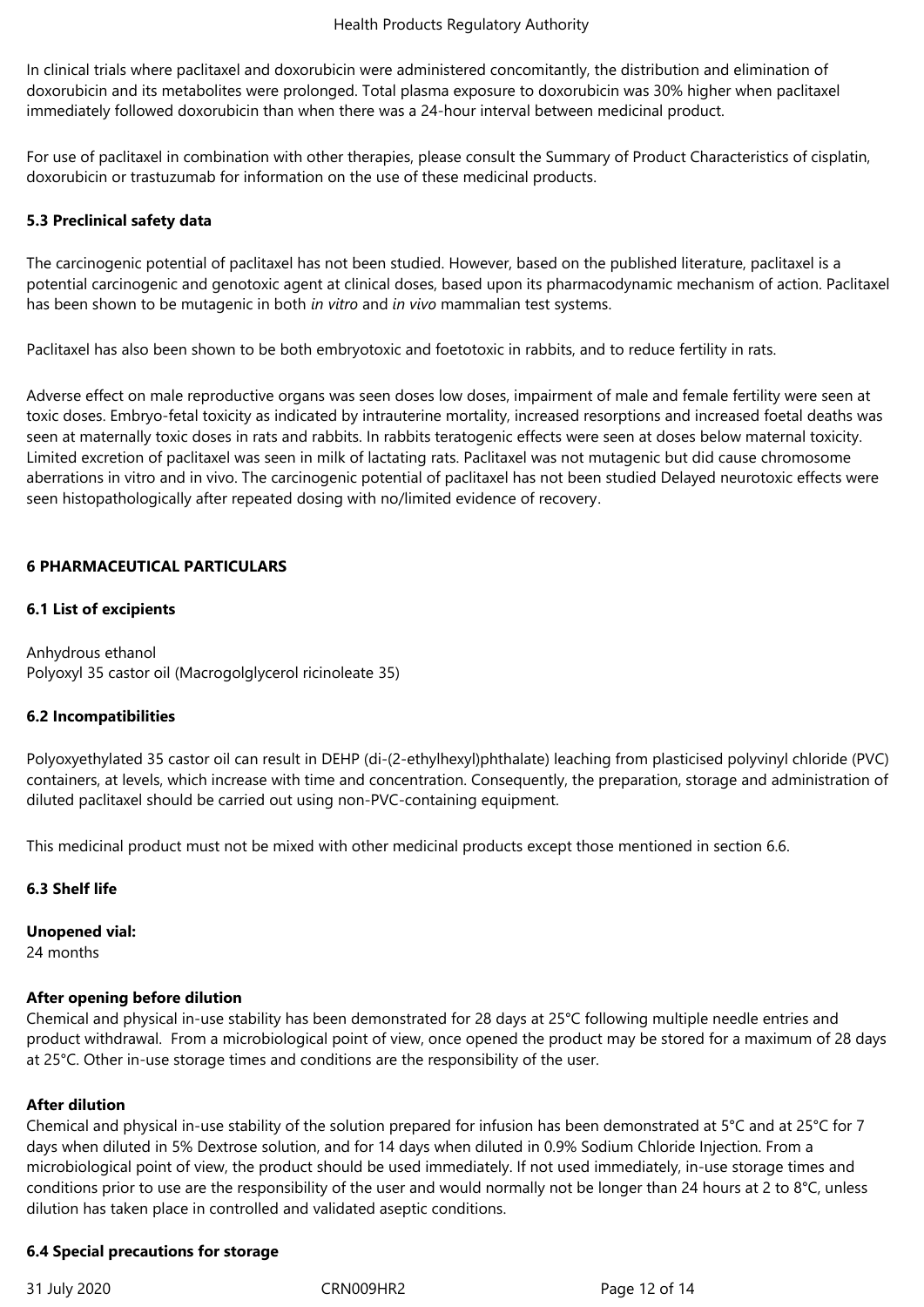Do not store above 25°C. Keep the vial in the outer carton in order to protect from light.

Freezing does not adversely affect the unopened vials*.* For storage conditions of the diluted medicinal product, see section 6.3

## **6.5 Nature and contents of container**

Type I glass vials (closed with Omniflex Plus rubber stopper and sealed with aluminium flip off seal) containing 30 mg, 100 mg, 150 mg, 300 mg and 600 mg of paclitaxel in 5 ml, 16.7 ml, 25 ml, 50 ml and 100 ml of solution respectively.

The vials are packed separately in a carton. Not all pack sizes may be marketed.

# **6.6 Special precautions for disposal and other handling**

**Handling:** as with all antineoplastic agents, caution should be exercised when handling Paclitaxel. Dilution should be carried out under aseptic conditions by trained personnel in a designated area. Adequate protective gloves should be worn. Precautions should be taken to avoid contact with the skin and mucous membranes. In the event of contact with the skin, the area should be washed with soap and water.

Following topical exposure, tingling, burning and redness have been observed. In the event of contact with the mucous membranes, these should be flushed thoroughly with water. Upon inhalation, dyspnoea, chest pain, burning throat and nausea have been reported. If unopened vials are refrigerated, a precipitate may form that redissolves with little or no agitation upon reaching room temperature. Product quality is not affected. If the solution remains cloudy or if an insoluble precipitate is noted, the vial should be discarded. Following multiple needle entries and product withdrawals, the vials maintain microbial, chemical and physical stability for up to 28 days at 25°C. Other in-use storage times and conditions are the responsibility of the user. The Chemo-Dispensing Pin device or similar devices with spikes should not be used since they can cause the vial stopper to collapse, resulting in loss of sterile integrity.

**Preparation for IV administration:** prior to infusion, Paclitaxel concentrate for solution for infusion must be diluted using aseptic techniques in 0.9% Sodium Chloride Injection, or 5% Dextrose Injection, or 5% Dextrose and 0.9% Sodium Chloride Injection, or 5% Dextrose in Ringer's Injection, to a final concentration of 0.3 to 1.2 mg/ml.

Chemical and physical in-use stability of the solution prepared for infusion has been demonstrated at 5°C and at 25°C for 7 days when diluted in 5% Dextrose solution, and for 14 days when diluted in 0.9% Sodium Chloride Injection. From a microbiological point of view, the product should be used immediately. If not used immediately, in-use storage times and conditions prior to use are the responsibility of the user and would normally not be longer than 24 hours at 2 to 8°C, unless dilution has taken place in controlled and validated aseptic conditions.

# After dilution the solution is for single use only.

Upon preparation, solutions may show haziness, which is attributed to the formulation vehicle, and is not removed by filtration. Paclitaxel 6 mg/ml concentrate for solution for infusion should be administered through an in-line filter with a microporous membrane ≤ 0.22 μm. No significant losses in potency have been noted following simulated delivery of the solution through IV tubing containing an in-line filter.

There have been rare reports of precipitation during paclitaxel infusions, usually towards the end of a 24 hour infusion period. Although the cause of this precipitation has not been elucidated, it is probably linked to the supersaturation of the diluted solution. To reduce the precipitation risk, paclitaxel should be used as soon as possible after dilution, and excessive agitation, vibration or shaking should be avoided. The infusion sets should be flushed thoroughly before use. During infusion, the appearance of the solution should be regularly inspected and the infusion should be stopped if precipitation is present.

To minimise patient exposure to DEHP which may be leached from plasticised PVC infusion bags, sets, or other medical instruments, diluted paclitaxel solutions should be stored in non-PVC bottles (glass, polypropylene) or plastic bags